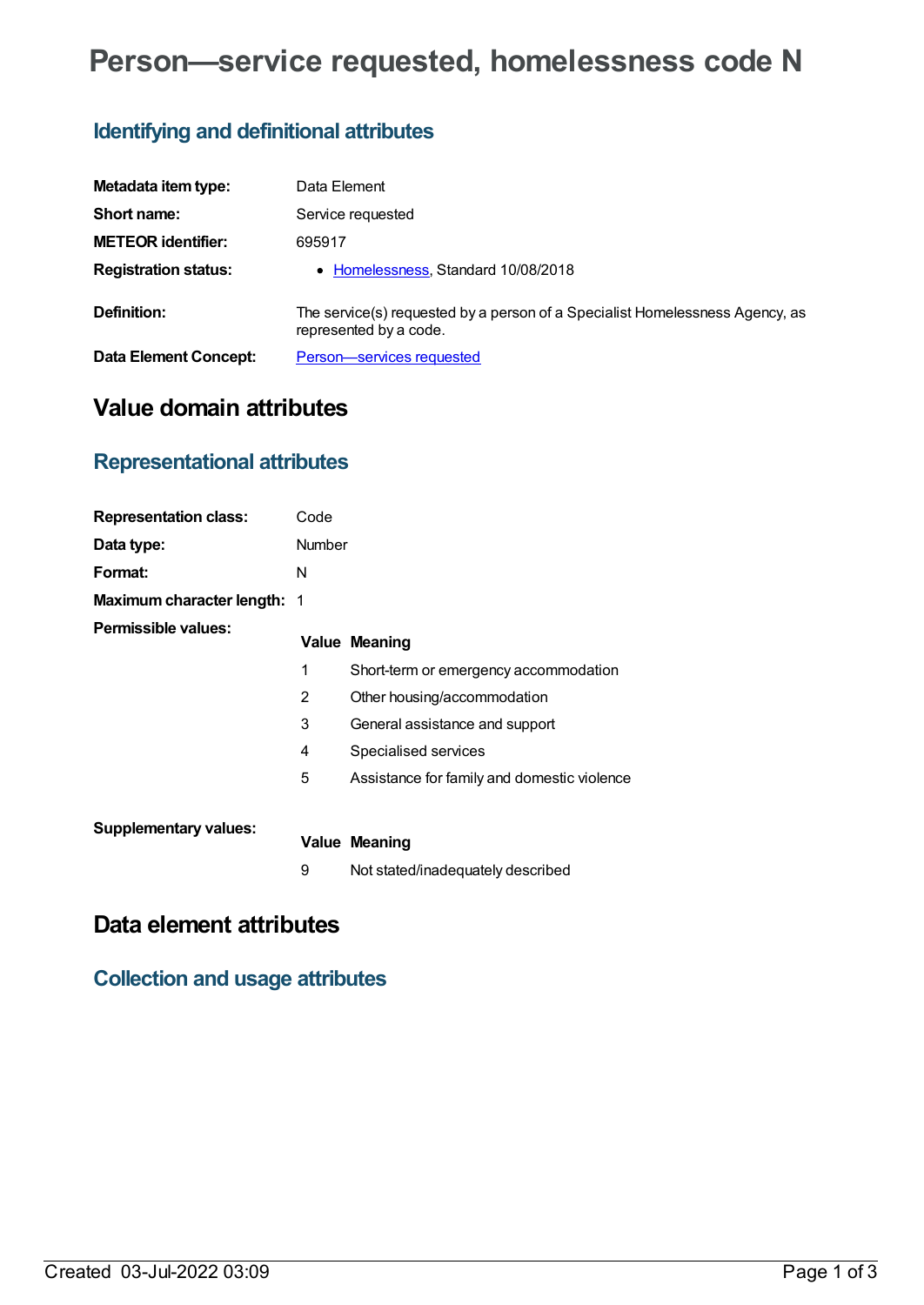| Guide for use:                         | CODE 1 Short-term or emergency accommodation                                                                                                                                                                                                                                                                                                                                                                                                                                                                                                                                                                                                         |  |  |  |
|----------------------------------------|------------------------------------------------------------------------------------------------------------------------------------------------------------------------------------------------------------------------------------------------------------------------------------------------------------------------------------------------------------------------------------------------------------------------------------------------------------------------------------------------------------------------------------------------------------------------------------------------------------------------------------------------------|--|--|--|
|                                        | Assistance with accommodation in a refuge, a crisis shelter, or in emergency<br>accommodation arranged in hotels, motels by a specialist homelessness agency.                                                                                                                                                                                                                                                                                                                                                                                                                                                                                        |  |  |  |
|                                        | CODE 2 Other housing/accommodation                                                                                                                                                                                                                                                                                                                                                                                                                                                                                                                                                                                                                   |  |  |  |
|                                        | Other housing/accommodation should be selected where a person is requiring<br>assistance for any other form of housing or accommodation that is not short term or<br>emergency accommodation. This may include assistance to access other forms of<br>accommodation, such as medium term or transitional accommodation, or<br>assistance to maintain their current form of housing/accommodation (i.e. prevent<br>foreclosure on a mortgage, assistance with rental arrears, etc.).                                                                                                                                                                  |  |  |  |
|                                        | CODE 3 General assistance and support                                                                                                                                                                                                                                                                                                                                                                                                                                                                                                                                                                                                                |  |  |  |
|                                        | General assistance and support refers to a wide range of support provided by an<br>agency worker that it is not a specialised service. That is, the support is provided<br>without the expectation that the worker has completed formal, specialised training<br>in that area of assistance. General assistance may cover a range of assistance<br>from financial assistance/information, employment/training assistance and<br>family/relationship assistance. It does not include assistance for family and<br>domestic violence. For a more comprehensive list of possible services see Client<br>-service activity type, homelessness code N[N]. |  |  |  |
|                                        | <b>CODE 4 Specialised services</b>                                                                                                                                                                                                                                                                                                                                                                                                                                                                                                                                                                                                                   |  |  |  |
|                                        | Specialised services refer to assistance that can be provided only by a person with<br>formal, specialised training in that area of assistance. Specialised services may<br>range from Psychological/psychiatric services to Professional legal services (For a<br>more comprehensive list of possible specialised services see, Client-service<br>activity type, homelessness code N[N]. Specialised services may be provided by<br>agency workers, or may require an agency worker to assist the client in receiving<br>external services.                                                                                                         |  |  |  |
|                                        | CODE 5 Assistance for family and domestic violence                                                                                                                                                                                                                                                                                                                                                                                                                                                                                                                                                                                                   |  |  |  |
|                                        | Assistance for family and domestic violence includes a wide range of support<br>focussed around the family and domestic violence experienced or perpetrated by a<br>person. This may include one-to-one discussions or group sessions. It also<br>includes referrals to a domestic violence support group or specialised domestic<br>violence support service or a perpetrator support group or specialised<br>perpetrator support service.                                                                                                                                                                                                          |  |  |  |
| <b>Collection methods:</b>             | The permissible values for this data element are used to form the response<br>categories to the question:                                                                                                                                                                                                                                                                                                                                                                                                                                                                                                                                            |  |  |  |
|                                        | 'Please indicate the service(s) the person requires from your agency, from the list<br>below:'                                                                                                                                                                                                                                                                                                                                                                                                                                                                                                                                                       |  |  |  |
| <b>Relational attributes</b>           |                                                                                                                                                                                                                                                                                                                                                                                                                                                                                                                                                                                                                                                      |  |  |  |
| <b>Related metadata</b><br>references: | Supersedes Person-service requested, homelessness code N                                                                                                                                                                                                                                                                                                                                                                                                                                                                                                                                                                                             |  |  |  |
|                                        | • Homelessness, Superseded 10/08/2018<br>• Housing assistance, Standard 23/08/2010                                                                                                                                                                                                                                                                                                                                                                                                                                                                                                                                                                   |  |  |  |